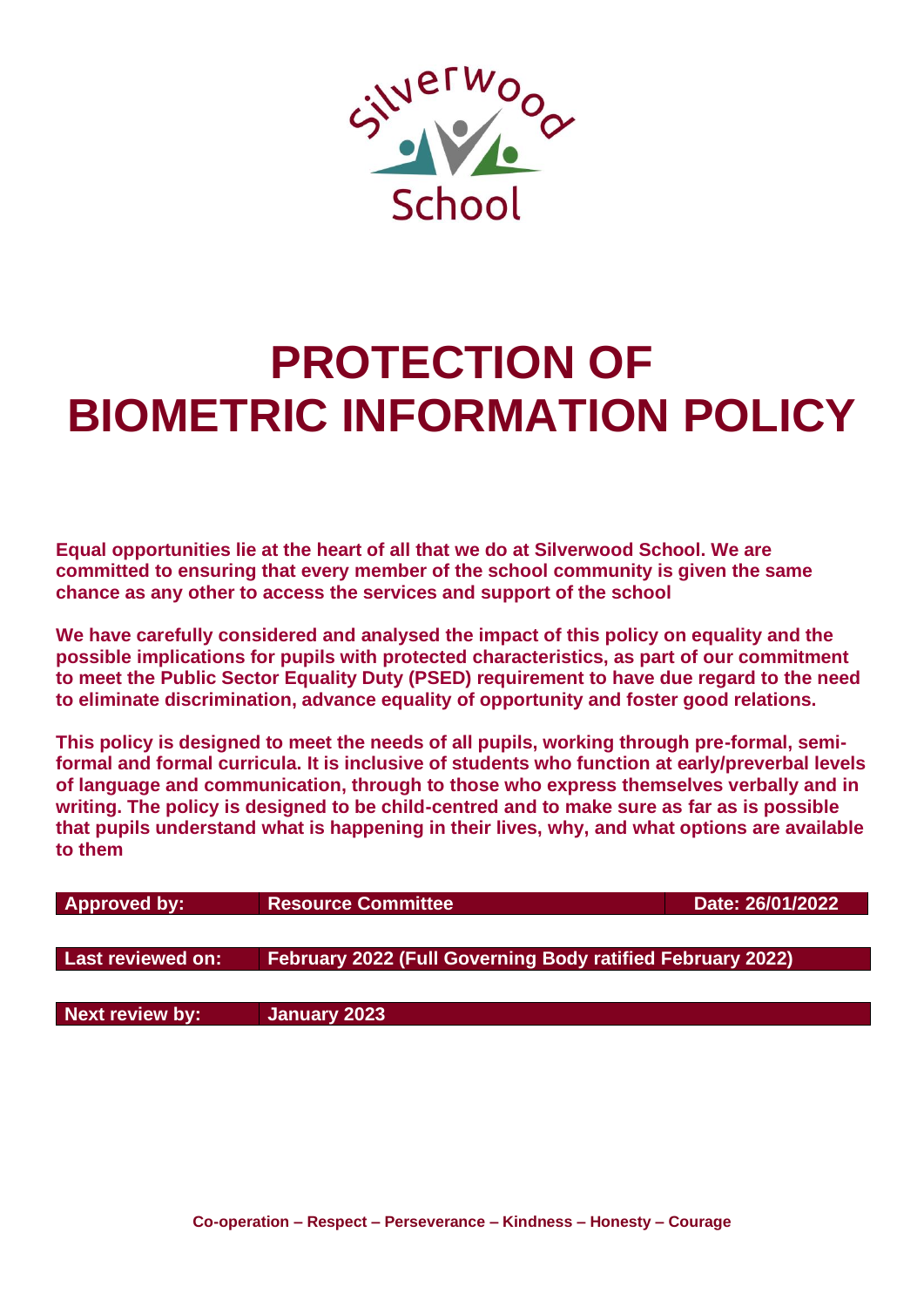## Introduction

Silverwood School is committed to protecting the personal data of all its pupils and staff. This includes biometric data. We collect and process biometric data in accordance with relevant legislation and guidance to ensure the data and the rights of individuals are protected. This policy outlines the procedure the school follows when collecting and processing biometric data.

### Legal Framework

This policy has due regard to the following legislation and guidance:

- Protection of Freedoms Act 2012
- Data Protection Act 2018
- The General Data Protection Regulation (GDPR)
- The DfE guidance "Protection of biometric information of children in schools and colleges"

It should be read in conjunction with the following school policies:

- Data Protection Policy
- Records Management and Retention Policy
- Security Breach Prevention and Management Policy

#### **Definitions**

• **Biometric data** - Personal information about an individual's physical or behavioural characteristics that can be used to identify that person, including their fingerprints, facial shape, retina and iris patterns and hand measurements.

• **Automated biometric recognition system** - A system which measures an individual's physical or behavioural characteristics by using equipment that operates 'automatically' (i.e. electronically). Information from the individual is automatically compared with biometric information stored in the system to see if there is a match in order to recognise or identify the individual.

• **Processing biometric data** - Processing biometric data includes obtaining, recording or holding the data or carrying out any operation on the data including disclosing it, deleting it, organising it or altering it.

An automated biometric recognition system processes data when:

- Recording pupils' biometric data, e.g. taking measurements from a fingerprint via a fingerprint scanner;
- Storing pupils' biometric information on a database;
- Using pupils' biometric data as part of an electronic process, e.g. by comparing it with biometric information stored on a database to identify or recognise students.

• **Special category data** - Personal data which the GDPR says is more sensitive and so needs more protection. Where biometric data is used for identification purposes it is considered special category data.

### Roles and responsibilities

The Governing Body is responsible for reviewing this policy on an annual basis.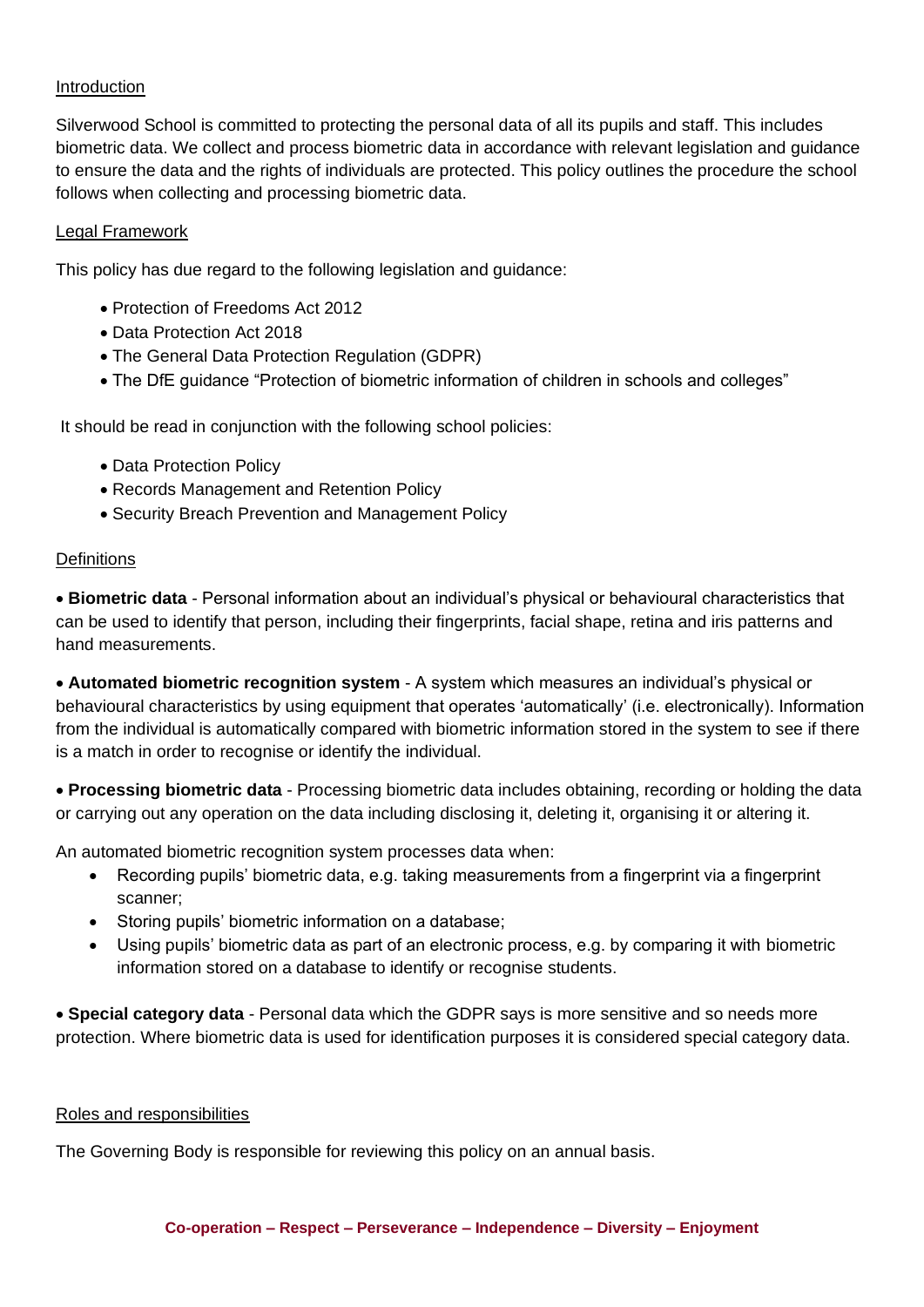The Executive Headteacher is responsible for ensuring the provisions in this policy are implemented consistently.

The Data Protection Officer (DPO) is responsible for:

- Monitoring the school's compliance with data protection legislation in relation to the use of biometric data.
- Being the first point of contact for the ICO and for individuals whose data is processed by the school and connected third parties.

## Data protection principles

The school processes all personal data, including biometric data, in accordance with the key principles set out in the GDPR.

The school ensures biometric data is:

- Processed lawfully, fairly and in a transparent manner;
- Only collected for specified, explicit and legitimate purposes and not further processed in a manner that is incompatible with those purposes;
- Adequate, relevant and limited to what is necessary in relation to the purposes for which it is processed;
- Accurate and, where necessary, kept up-to-date. Reasonable steps are taken to ensure inaccurate information is rectified or erased;
- Kept in a form which permits identification of data subjects for no longer than is necessary for the purposes for which the personal data is processed;
- Processed in a manner that ensures appropriate security of the information, including protection against unauthorised or unlawful processing and against accidental loss, destruction or damage, using appropriate technical or organisational measures.

As the data controller the school is responsible for being able to demonstrate its compliance with the above.

### Notification and Consent

Where the school uses pupils' biometric data as part of an automated biometric recognition system, the school will comply with the requirements of the Protection of Freedoms Act 2012. The consent requirements for biometric information are imposed by section 26 of this Act.

Prior to any biometric recognition system being put in place or to processing a pupils' biometric data, the school will send the pupils' parents/carers notification of how the data will be collected, stored and processed. The notification will include information regarding the following:

- Details about the type of biometric information to be taken;
- How the data will be used;
- The parent's and the pupils's right to refuse or withdraw their consent;
- The school's duty to provide reasonable alternative arrangements for those pupils whose information cannot be processed.

Written consent will be sought from at least one parent of the pupil before the school collects or uses a pupil's biometric data. The name and contact details of the pupil's parents/carers will be taken from the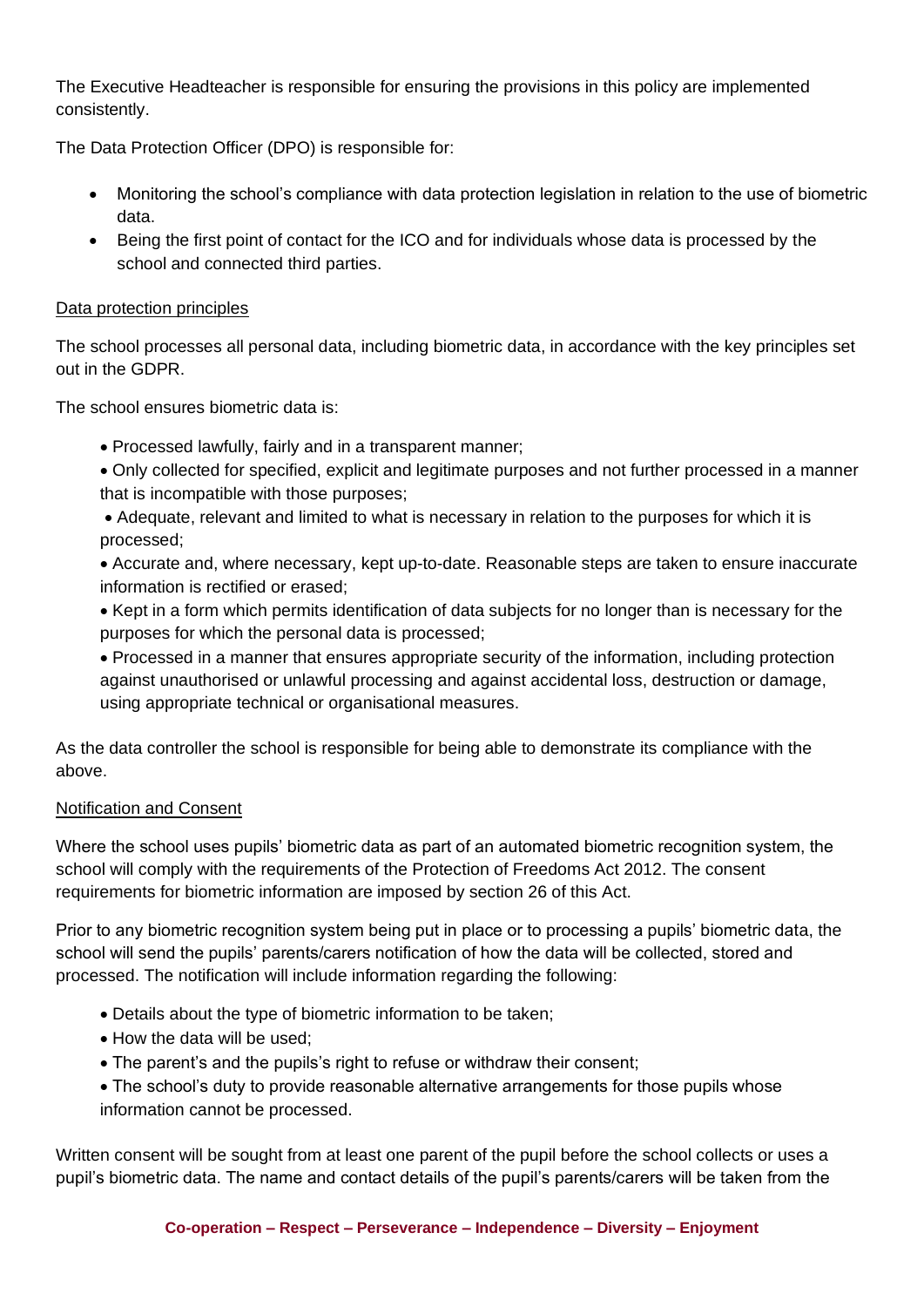school's admission register. Where the name of only one parent is included on the admissions register the Excecutive Headteacher will consider whether any reasonable steps can or should be taken to ascertain the details of the other parent. The school does not need to notify a particular parent or seek their consent if it is satisfied that:

- The parent cannot be found, e.g. their whereabouts or identity is not known.
- The parent lacks the mental capacity to object or consent.
- The welfare of the pupil requires that a particular parent is not contacted, e.g. where a pupil has been separated from an abusive parent who must not be informed of the pupil's whereabouts.

• It is otherwise not reasonably practicable for a particular parent to be notified or for their consent to be obtained.

Where neither parent of a pupil can be notified for any of the reasons above, consent will be sought from the following individuals or agencies as appropriate:

• If a pupil is being 'looked after' by the LA or is accommodated or maintained by a voluntary organisation, the LA or voluntary organisation will be notified and their written consent obtained;

• If the above does not apply then notification will be sent to all those caring for the pupil and written consent will be obtained from at least one carer before the pupil's biometric data can be processed.

The school will not process the biometric data of a pupil under the age of 18 in the following circumstances:

- The pupil (verbally or non-verbally) objects or refuses to participate in the processing of their biometric data;
- No parent or carer has consented in writing to the processing;
- A parent has objected in writing to such processing, even if another parent has given written consent.

Parents and pupils can object to participation in the school's biometric system(s) or withdraw their consent at any time. Where this happens, any biometric data relating to the pupil that has already been captured will be deleted.

If a pupil objects or refuses to participate, or continue to participate, in activities that involve the processing of their biometric data, the school will ensure that the pupil's biometric data is not taken or used as part of a biometric recognition system, irrespective of any consent given by the pupil's parent(s).

Where staff members or other adults use the school's biometric system(s), consent will be obtained from them before they use the system. Staff and other adults can object to taking part in the school's biometric system(s) and can withdraw their consent at any time. Where this happens any biometric data relating to the individual that has already been captured will be deleted.

Alternative arrangements will be provided to any individual that does not consent to take part in the school's biometric system(s).

## Alternative arrangements

Parents, pupils, staff members and other relevant adults have the right to not take part in the school's biometric system(s). Where an individual objects to taking part in the school's biometric system(s), reasonable alternative arrangements will be provided that allow the individual to access the relevant service, e.g. where a biometric system uses pupils' fingerprints to pay for school meals, the pupil will be able to use a fob for the transaction instead.